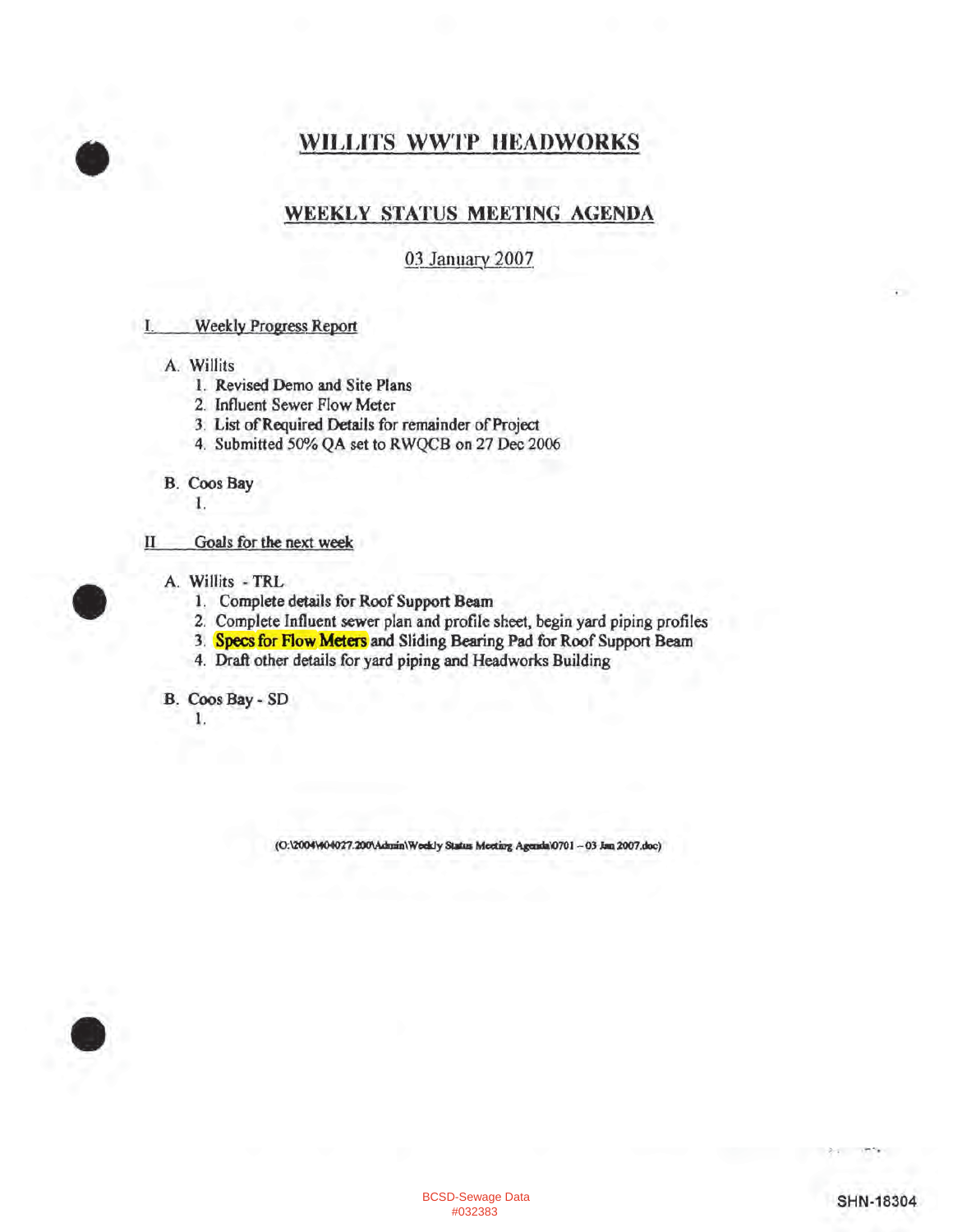CONSULTING ENGINEERS & GEOLOGISTS, INC.



# **Project Meeting Notes**

| Date:                      | January 3, 2007                                                                      |                                                                                        | Held at:   | SHN - Willits/Coos Bay/<br>Redding/Eureka |  |  |
|----------------------------|--------------------------------------------------------------------------------------|----------------------------------------------------------------------------------------|------------|-------------------------------------------|--|--|
| Time:                      | 9:00am - 10:20 am                                                                    |                                                                                        |            |                                           |  |  |
| Project:                   | <b>Willits WWTP Project</b>                                                          |                                                                                        | Reference: | 404027.400                                |  |  |
| Attendees:                 |                                                                                      | Coos Bay:   Susan Foreman, Erich Raska, Mark Denning, Steve Donovan, Ron<br>Stillmaker |            |                                           |  |  |
|                            | Redding:                                                                             | Darin Strege                                                                           |            |                                           |  |  |
|                            | DeeLynn Carpenter, J.C. England, Tom Herman, Terry Lewis, Mark<br>Willits:<br>Steele |                                                                                        |            |                                           |  |  |
| Absent:                    | John Aveggio                                                                         |                                                                                        |            |                                           |  |  |
|                            | Add'l CCs:   Richard Sample, Jeff Anderson,                                          |                                                                                        |            |                                           |  |  |
| <b>Purpose of Meeting:</b> |                                                                                      | <b>Weekly Progress Check-In</b>                                                        |            |                                           |  |  |

| Item        | Discussion                                                                                                                                                                                                                                                                                                                                                                                                                                                                                                                                                                                                                                                                                     | Action                                                                                                                                                                                                         |  |
|-------------|------------------------------------------------------------------------------------------------------------------------------------------------------------------------------------------------------------------------------------------------------------------------------------------------------------------------------------------------------------------------------------------------------------------------------------------------------------------------------------------------------------------------------------------------------------------------------------------------------------------------------------------------------------------------------------------------|----------------------------------------------------------------------------------------------------------------------------------------------------------------------------------------------------------------|--|
| $L_{\odot}$ | <b>Weekly Progress Report</b>                                                                                                                                                                                                                                                                                                                                                                                                                                                                                                                                                                                                                                                                  |                                                                                                                                                                                                                |  |
| IA1.        | Willits Lewis reported on the submission of the 50% QA set to<br>RWQCB on December 26, 2006. Other work accomplished<br>included the revised demolition and site plans; influent sewer<br>flow meter; and updating the list of required details for the<br>remainder of the project.<br>The Design Team discussed, at length, the proposed location of<br>the various flow meters, necessary piping-existing and future,<br>types of existing pumps and proposed pumps and how the<br>pumps will be used; energy costs; size and type of pipe; and how                                                                                                                                         | Lewis will prepare<br>technical memo<br>(including process<br>diagram-sheet G5,<br>flow schematic,<br>meters and types,<br>including recom-<br>mendations), for QA<br>by Donovan. This<br>memo to be shared    |  |
|             | best to meter the flows between the various components of the<br>building, including storm flows; present and future reliable ser-<br>vice for meters and the various types/styles of meters (mag<br>meters, flow dart, palmer bolice flum). England expressed sup-<br>port for flum meters as they are generally easier to setup and<br>maintain. Donovan supported mag meters as the most accurate<br>measure for monitoring flow. Team concurred that any metering<br>devise that is used has inherit problems, limited capabilities with<br>rain, backflow, and drift in the instrumentation. Mag meters<br>would add \$30,000-\$35,000 per meter; flow dart meters are about<br>\$10,000. | with Brooktrails and<br>their technical repre-<br>sentative, Dale<br>Frazier (sp) for their<br>review and com-<br>ment. Technical<br>memo to be ready by<br>1/10/2007, or sooner,<br>for meeting in<br>Eureka. |  |
|             | In addition to meeting the City of Willits needs, discussion took<br>place on how best to measure the influent flows from Brooktrails.<br>At England's suggestion and the Design Team concurrence,<br>Brooktrails needs to be included in the discussion of how/what is<br>metered in order to meet the contractual language between the<br>Willits/Brooktrails. Donovan agreed that it was always his intent<br>that there is some type of metering device upstream from the                                                                                                                                                                                                                  |                                                                                                                                                                                                                |  |

Civil \* Environmental \* Geotechnical \* Surveying<br>Waste Management \* Construction Monitoring \* Materials Testing Economic Development \* Planning & Permitting \* Botanical Surveys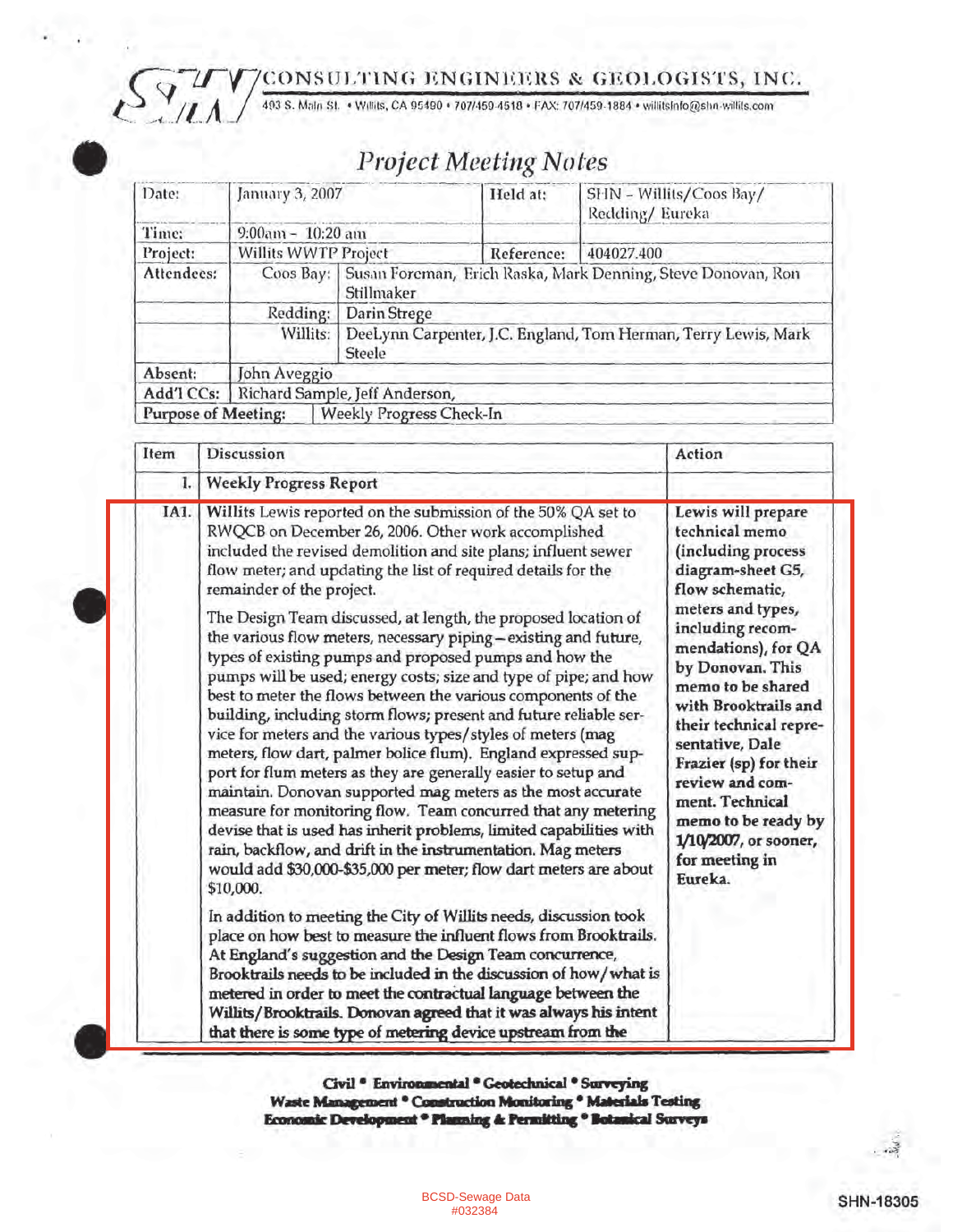| Item           | Discussion                                                                                                                                                                   | Action           |  |  |  |
|----------------|------------------------------------------------------------------------------------------------------------------------------------------------------------------------------|------------------|--|--|--|
|                | plant.                                                                                                                                                                       |                  |  |  |  |
|                |                                                                                                                                                                              |                  |  |  |  |
| SD             | Are we talking about pumping out to the surge basins right now?                                                                                                              |                  |  |  |  |
| JC.            | Yes<br>So we will alwaysw be pumping ot the surge basins                                                                                                                     |                  |  |  |  |
| SD             |                                                                                                                                                                              |                  |  |  |  |
| MD             | We could be overflowing                                                                                                                                                      |                  |  |  |  |
| JC             | Going to the storm ponds during the storm; when we raise our capabilities theire will be<br>less going to the storm basins.                                                  |                  |  |  |  |
| TH             | Nowing the situation with Brooktrials do you feel it would be prudent to put a flow dart,                                                                                    |                  |  |  |  |
| JC             | At this stage we need to involve Brooktreials (Mike Chapman) -                                                                                                               |                  |  |  |  |
| SD             | Does this need to be instanteous, or total flow for the pond - you will have the number.                                                                                     |                  |  |  |  |
| TH             | This is more of a perceptional thing - JC's point about brining in Brooktrails at this point.                                                                                |                  |  |  |  |
|                | Steve always thought there would be some metering device upstream from thje plant -                                                                                          |                  |  |  |  |
|                | always his intent.                                                                                                                                                           |                  |  |  |  |
| SD             | We would be able to collect data on the effect of rainfall on the plant -                                                                                                    |                  |  |  |  |
| TH             | Each of the agencies, Brooktrials/COW will need this data, advantageous -                                                                                                    |                  |  |  |  |
| JC             | Information will be needed in the future                                                                                                                                     |                  |  |  |  |
| <b>TL</b>      | Should be as accruatge as possible                                                                                                                                           |                  |  |  |  |
| TH             | Industrty standard accuracy is a flow dart - we could defuse the whole thing and put a                                                                                       |                  |  |  |  |
|                | device upstream from the paint                                                                                                                                               |                  |  |  |  |
| SD             |                                                                                                                                                                              |                  |  |  |  |
|                | Put a memo together on upstream flow; if there is going to be a influent meter,<br>hwat Brooktrails flow will be based on  and then send to Brooktrails and let them review. |                  |  |  |  |
| TL.            | I think we should have                                                                                                                                                       |                  |  |  |  |
| TH             | Who's in the best position to write that                                                                                                                                     |                  |  |  |  |
| JC             | If you can give me a suggestion of what                                                                                                                                      |                  |  |  |  |
| TL.            | He is an expert on flow meters - entire spectrum of what's available on the market and                                                                                       |                  |  |  |  |
|                | what the good points are and what the weak spots are.                                                                                                                        |                  |  |  |  |
| <b>ACTION:</b> | Terry Lewis will write technical memo to JC and JC will forward it to the fellow                                                                                             |                  |  |  |  |
|                | up in Oregon to be shared with Brooktrails. Memo to be QA by Donovan.                                                                                                        |                  |  |  |  |
| JC             | The local rep in Santa Rosa - is not dependab le. Water Plant had a flow dart that went out                                                                                  |                  |  |  |  |
|                | that was 14 months old, no warranty and can't get parts.                                                                                                                     |                  |  |  |  |
| TH             | Without support or ongoing maintenance                                                                                                                                       |                  |  |  |  |
| JC             | Looks like Hock will be taking ove rhte Marsh McBurney - If Scott gets it                                                                                                    |                  |  |  |  |
| TH             | In terms of your preference, if flow dart was to have a good rep in the area would that be                                                                                   |                  |  |  |  |
|                | your first choice;                                                                                                                                                           |                  |  |  |  |
| <b>JC</b>      | Yes                                                                                                                                                                          |                  |  |  |  |
| TH             | City is actually prep for this C/C and City Manager, and bounced off of Brooktrials. We can                                                                                  |                  |  |  |  |
|                | reference an alternative if we can't find a decent rep.                                                                                                                      |                  |  |  |  |
| SD             | Concurred.                                                                                                                                                                   |                  |  |  |  |
| SD             | How are we going to measure flows to the surge basin -                                                                                                                       |                  |  |  |  |
| JC             | Yes, it would be nice.                                                                                                                                                       |                  |  |  |  |
| SD             | If it's all pumped, mag meter.                                                                                                                                               |                  |  |  |  |
| TL             | It would be a secondary item of oinformation; you would have your total pump frlow from                                                                                      |                  |  |  |  |
|                | the influent meter, you would have mag meters on the pump station for the entire, then the                                                                                   |                  |  |  |  |
|                | meters on the ponds to let you know what was being<br>off.                                                                                                                   |                  |  |  |  |
| MD             | Then are we measuring this twice;                                                                                                                                            |                  |  |  |  |
| SF             | Mark and I've discussed hti sbefore, the bypass in the interim _                                                                                                             | box to the surge |  |  |  |
|                | basin from the influent box, then that flow would be measured twice - that's a discussion                                                                                    |                  |  |  |  |
|                | that has more to do with the storm water. This can be resolved today or the design meeting.                                                                                  |                  |  |  |  |

 $\alpha$ 

¥

 $\label{eq:1} \begin{array}{ll} \displaystyle \frac{1}{\sqrt{2}} & \displaystyle \frac{1}{\sqrt{2}}\, \frac{1}{\sqrt{2}}\, \frac{1}{\sqrt{2}}\, \frac{1}{\sqrt{2}}\, \frac{1}{\sqrt{2}}\, \frac{1}{\sqrt{2}}\, \frac{1}{\sqrt{2}}\, \frac{1}{\sqrt{2}}\, \frac{1}{\sqrt{2}}\, \frac{1}{\sqrt{2}}\, \frac{1}{\sqrt{2}}\, \frac{1}{\sqrt{2}}\, \frac{1}{\sqrt{2}}\, \frac{1}{\sqrt{2}}\, \frac{1}{\sqrt{2}}\, \frac{1}{\sqrt{2$ 

 $\mathbf{S}$ 

 $\mathbb{R}^{d \times 1}$ 

 $\rightarrow$ 

 $\label{eq:3.1} \mathbb{E}\left[\mathbf{z}\right] \in \mathbb{R}^{2\times 2\times 2} \quad \text{in} \quad$